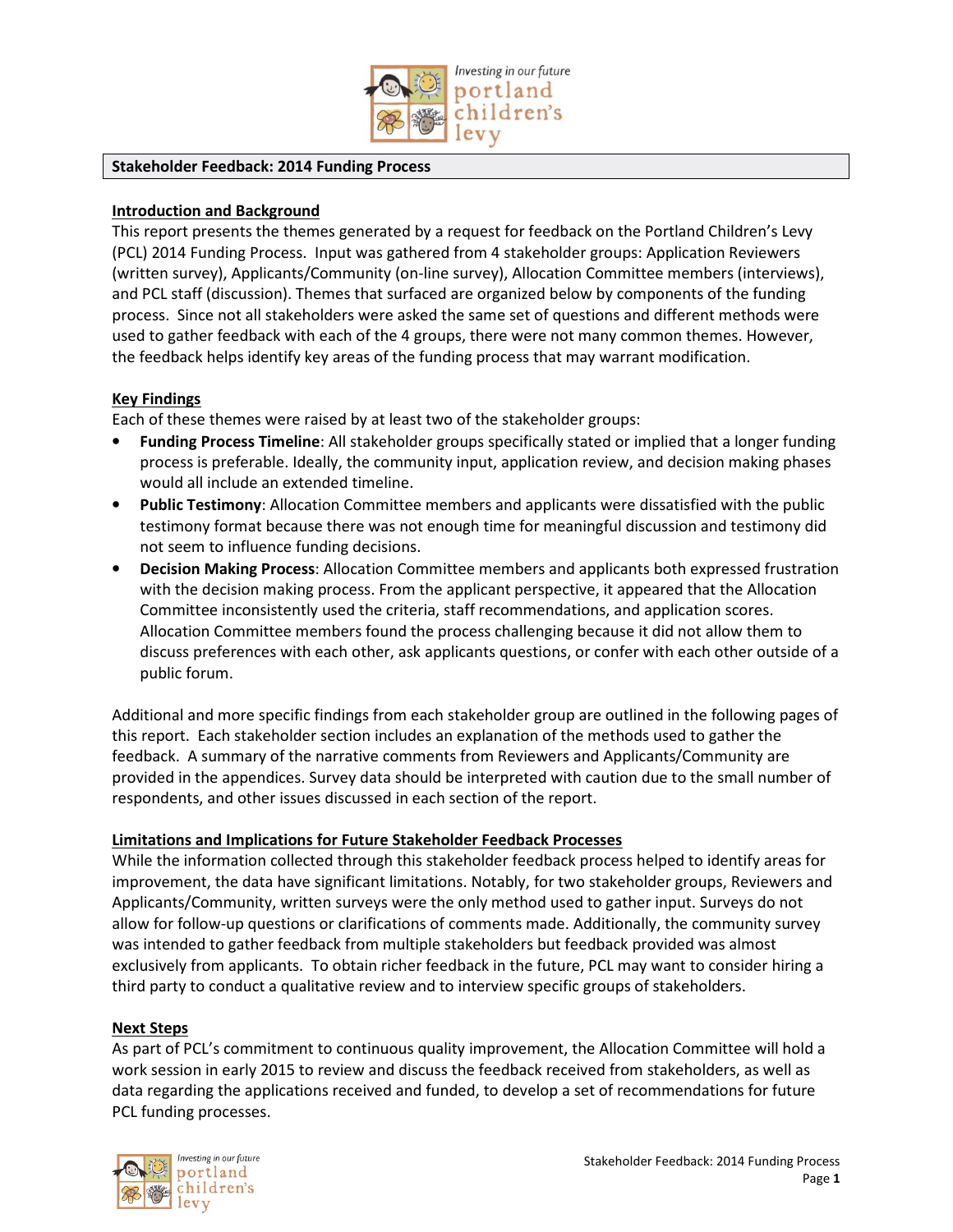#### **Reviewer Feedback**

# **Methods and Data Limitations**

PCL staff recruited 79 volunteers to review and score funding applications. Following each reviewer panel meeting, reviewers were asked to complete a written survey on their experience. They were asked to rate their level of agreement with five statements related to the review process: reviewer orientation, instructions, score form, understanding of reviewer role, and number of applications. In addition, reviewers were asked to suggest improvements to the review process. 70 of 79 reviewers completed the survey (89% completion rate). Among respondents, 87% were female. Of the respondents 40% identified as People of Color (Asian 8.6%; African American 18.6%; Native American 8.6%, Latino 5.7%; this totals more than 40% because some people reported indicate more than one race or ethnicity); and 60% identified as White.

#### **Likert Scale Responses**

Unfortunately, the data from this portion of the survey are not usable. In almost 40% of the surveys, the narrative comments either contradict the Likert scale scores, or the narrative comments include both positive and negative comments that both contradict and affirm the Likert scale scores. It is possible that some of the reviewers misunderstood which number on the scale represented a "high" score and which represented a "low" score. Therefore, the Likert scale data were not analyzed for this report.

## **Findings**

#### **Narrative Responses**

Forty three respondents (61%) provided narrative feedback regarding PCL's review process. Below is a summary of suggestions for improvement organized by the topic areas that were most frequently mentioned by reviewers in their narrative comments. The bulleted points feature comments made by more than one reviewer. (Appendix A contains narrative responses, organized by topic area.)

#### *Scoring* (14 comments)

- Include an evaluation of the quality of the information provided in the scoring criteria.
- Value program outcomes and viability more highly in the point distribution.

# *PCL Expectations of Reviewers* (13 comments)

- The process involved much more time than anticipated. Reduce the number of applications assigned to each reviewer and clearly communicate the time commitment involved.
- Build in more time for reviewers to discuss the applications. Consider holding a group meeting halfway through the process to discuss the applications as a group and/or have staff contact reviewers one week before the review meeting to discuss any questions the reviewer may have.

#### *Reviewer Orientation and Training* (13 comments)

- Provide reviewers with more guidance regarding scoring, including specific instruction on when a section should be given "0" points.
- Provide an opportunity for reviewers to practice scoring applications during training.

While the survey specifically requested suggestions for improvement, reviewers made 31 positive comments regarding the review process. Reviewers expressed appreciation for the opportunity to be involved in the process, felt the instructions and training for reviewers was well-organized and clear, the opportunity to discuss the applications as a group was helpful, and it overall was an excellent process.

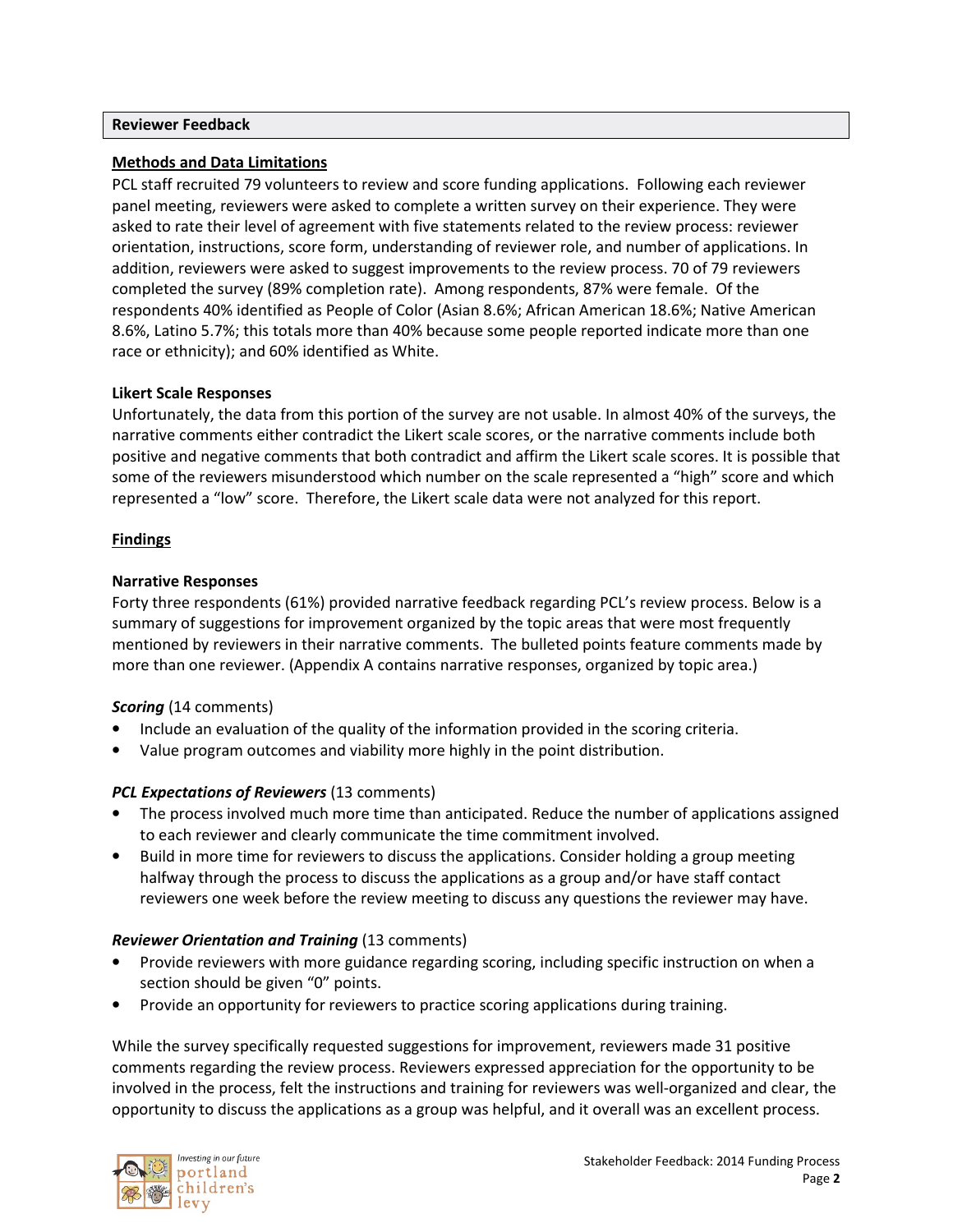## **Applicant/Community Feedback**

## **Methods and Data Limitations**

PCL staff created at survey via Survey Monkey to gather feedback from applicants and the community at large, including from participants in last summer's public input on PCL funding priorities. The survey included 7 Likert scale questions and 1 open-ended question for additional comments.

The survey link was emailed three times each to PCL's contact database (about 1,000 people) and to all grantees. Recipients were encouraged to forward the survey internally among their organizations and to staff members who were involved in the process. The survey link was on PCL's website home page from early November through November 26<sup>th</sup>, and was posted several times to PCL's Facebook page.

Despite being available to hundreds of people over 4 weeks, only 72 responses were received, an extremely low response rate. 97% of respondents identified as applicants in the PCL funding process; 18% also identified as community members/leaders/advocates, and 8% also identified as parents/guardians/foster parents.

The survey did not ask respondents to indicate the organization or application with which they were affiliated, or whether the application(s) they were affiliated with were funded. As such, it is unclear how many different organizations the 72 respondents represent, whether multiple people from the same organization responded, or whether respondents' applications were funded or not. Given the potential bias in the survey sample, the data have significant limitations and should be interpreted with caution.

## **Findings**

#### **Likert Scale Responses**

Respondents were asked to indicate their perceptions of the funding process by responding to the statements included in the table below. The table on the following page indicates the portion of total respondents per question that answered in each category.

From this data, two key findings emerge:

- **Communication:** Almost all respondents felt PCL did a good job keeping them informed of the funding process and Allocation Committee meeting dates.
- **Grant Awards:** The highest level of dissatisfaction, with 38% of respondents indicating they disagreed or strongly disagreed, was with the grants made in this PCL funding process.

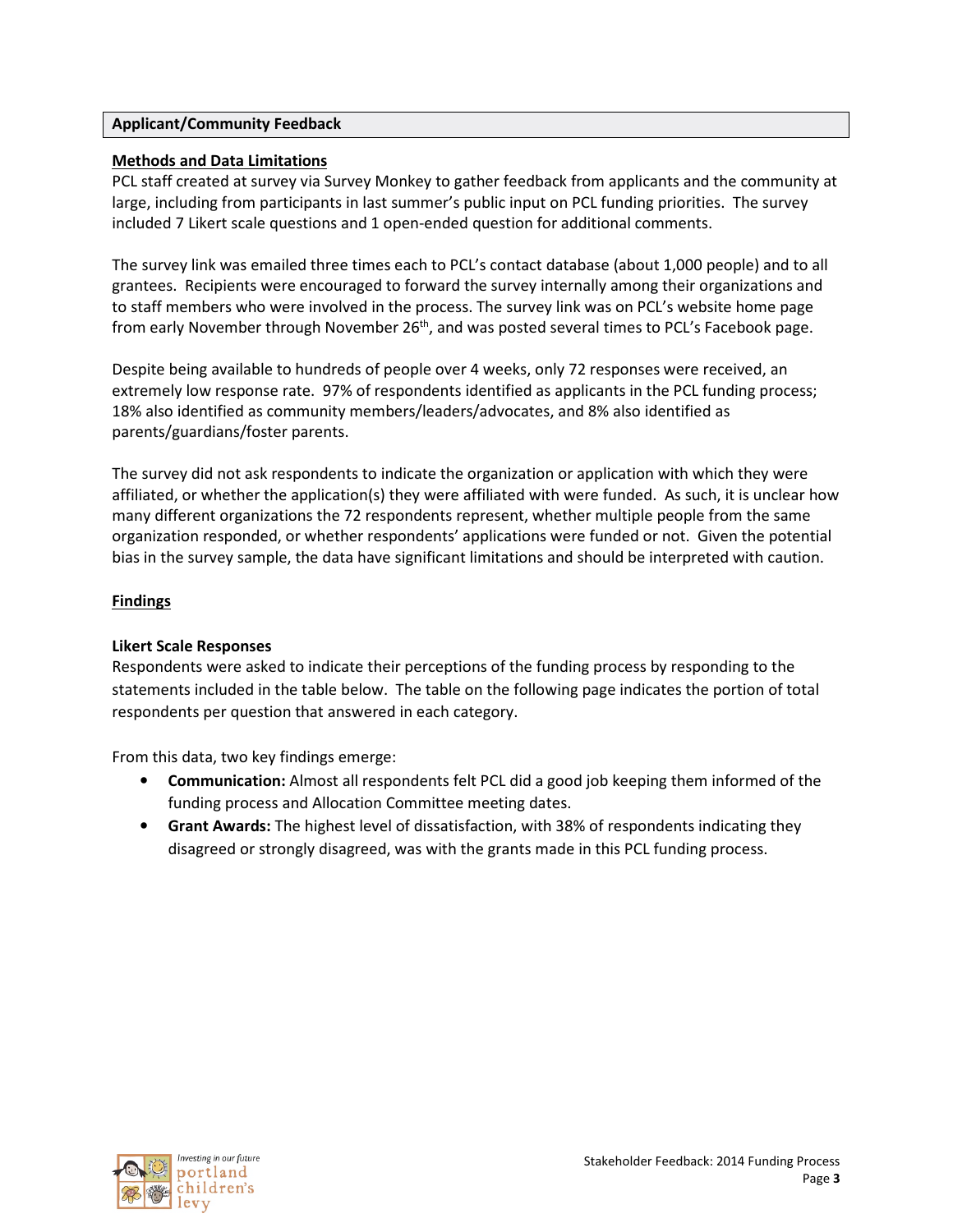|                                                                  |    | <b>Agree or</b><br><b>Strongly</b> | <b>Neutral</b><br>/ No | <b>Disagree</b><br>or<br><b>Strongly</b> | Don't       |
|------------------------------------------------------------------|----|------------------------------------|------------------------|------------------------------------------|-------------|
| <b>Survey Question</b>                                           | N  | <b>Agree</b>                       | <b>Opinion</b>         | <b>Disagree</b>                          | <b>Know</b> |
| I feel like the input I gave was used to shape PCL's funding     |    |                                    |                        |                                          |             |
| priorities.                                                      | 70 | 38.6%                              | 34.3%                  | 22.9%                                    | 4.3%        |
| I am satisfied with PCL's funding priorities.                    | 71 | 69.0%                              | 8.5%                   | 22.5%                                    | 0.0%        |
| I am satisfied with the grants made in this PCL funding process. | 72 | 52.8%                              | 9.7%                   | 37.5%                                    | $0.0\%$     |
| I was kept informed of PCL's funding process including how to    |    |                                    |                        |                                          |             |
| apply, when Allocation Committee meetings would occur, and       |    |                                    |                        |                                          |             |
| when funding decisions would be made.                            | 72 | 94.4%                              | 2.8%                   | 2.8%                                     | $0.0\%$     |
| The scoring criteria used by volunteer reviewers to evaluate     |    |                                    |                        |                                          |             |
| applications was satisfactory.                                   | 71 | 54.9%                              | 12.7%                  | 25.4%                                    | 7.0%        |
| Holding Allocation Committee meetings for public testimony       |    |                                    |                        |                                          |             |
| separate from funding decisions meetings worked well.            | 72 | 56.9%                              | 18.1%                  | 20.8%                                    | 4.2%        |
| The length of time between when PCL staff released funding       |    |                                    |                        |                                          |             |
| recommendations and when the Allocation Committee made           |    |                                    |                        |                                          |             |
| funding decisions allowed adequate time for advocacy by          |    |                                    |                        |                                          |             |
| applicants.                                                      | 72 | 69.4%                              | 11.1%                  | 16.7%                                    | 2.8%        |

## **Narrative Responses**

Thirty eight respondents (54% of them) provided narrative feedback regarding PCL's funding process. A summary of the narrative responses, organized by topic area, is included as Appendix B. Following is a summary of topics that were most frequently mentioned by respondents in their narrative comments. The bulleted points highlight specific issues within the topic that were mentioned multiple times.

#### *Decision Making*

- Criteria, staff recommendations, and application scores were not used in a consistent manner by the Allocation Committee when making funding decisions. (17 comments)
- It appeared to some applicants that the funding decisions were made in advance of the Allocation Committee meetings. (6 comments)

#### *Policy, Criteria, and Priorities*

• The criteria stated in the Request for Investment (RFI) applications were overly specific and prescribed, limiting opportunity to a small range of organizations/programs. (4 comments)

#### *Public Testimony and Advocacy*

- Public testimony during the Allocation Committee meetings did not appear to influence Allocation Committee members in their decision-making, making it feel unhelpful for applicants to have taken time to do it. The time allotted for testimony is too short for a meaningful discussion. (3 comments)
- It appeared that "true" advocacy happened outside of the public forum. There need to be clear guidelines regarding public testimony and advocacy from the outset that provide an opportunity for equal access to Allocation Committee members. (3 comments)

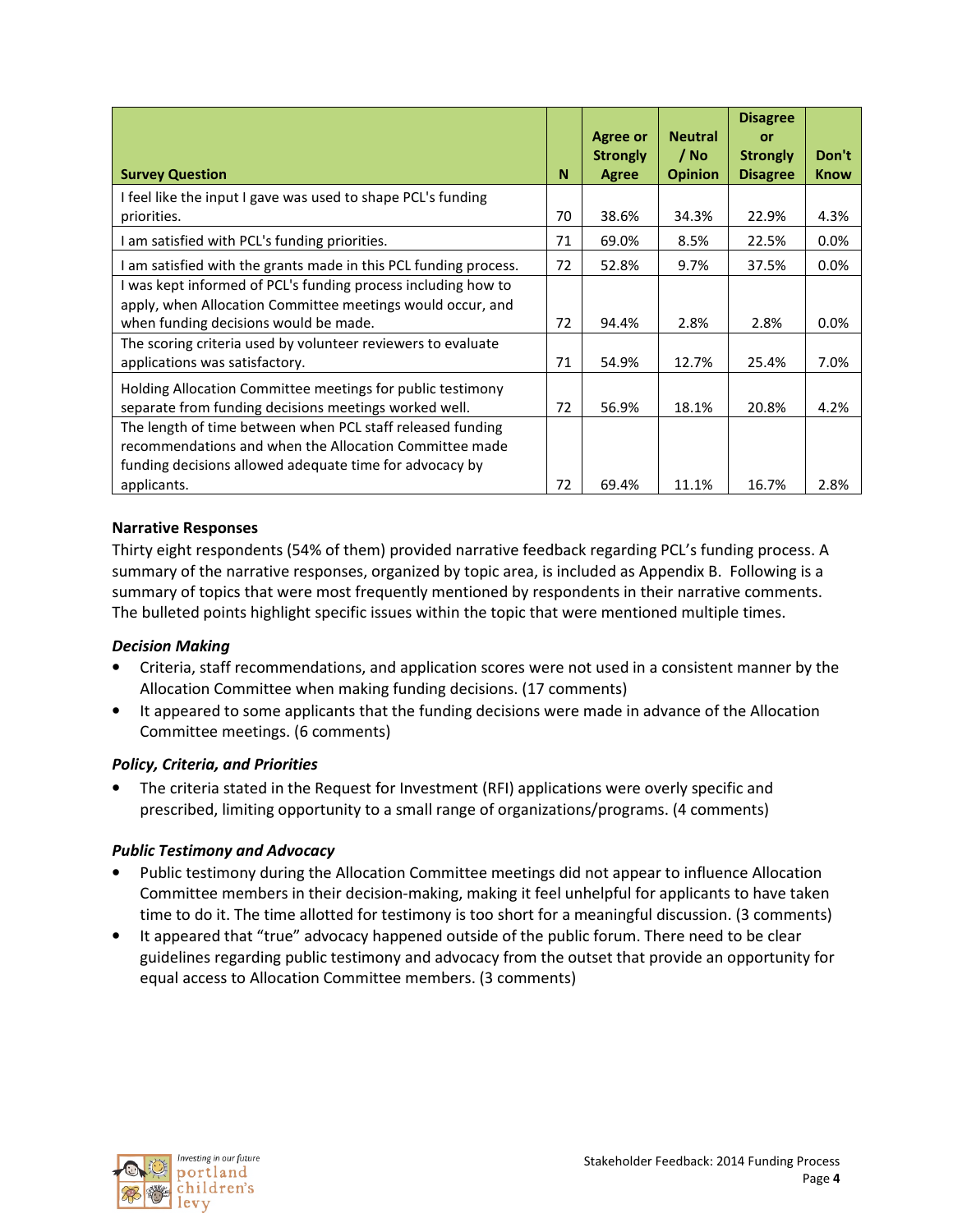### **Allocation Committee Feedback**

Staff met with each Allocation Committee member during fall 2014 to receive their feedback about the funding process. Each member was asked to provide overall feedback about strengths and weaknesses of the process, to reflect on specific features of the process, and to suggest improvements. Themes from those discussions are organized by topic below:

# *Public Testimony*

- Members preferred having the public testimony meetings separate from the decision making meetings. (4 members)
- The public testimony format doesn't work well. There is too much information to process in too little time. Members suggested hearing testimony in multiple settings, in locations other than downtown, and to find ways to get more input from parents. (3 members)

# *Decision Making Process*

- Change the process to allow time for more interaction between Allocation Committee members and applicants. Members had different types of suggestions on how this might be done such as using a two-step process with fewer finalists that Allocation Committee could interview, assigning each member to a program area to develop expertise and knowledge of organizations, changing public testimony so that it's more interactive. (4 members)
- Members voiced frustration with process design: it did not allow Allocation Committee members to discuss preferences, ask questions, and exchange information with each other outside of a public forum. They contended it is difficult to make informed decisions in the current format because there is no opportunity to discuss the pros and cons of different funding approaches in public. Two members suggested that Allocation Committee members meet with each other in groups of 2 prior to decision making to better understand each member's individual priorities and rationale. (3 members)

# **Staff Feedback**

In September, after completing the funding process for the renewed Children's Levy, staff provided the Allocation Committee with their reflections about what worked and what could be improved. A detailed record of the staff input will be available in the September 2014 Allocation Committee meeting minutes which will be posted on PCL's website after the Allocation Committee approves them in February 2015. Following is a summary of staff input, organized by various aspects of the funding process.

# *Adopting Goals and Strategies*

- Adopting Levy-wide and program area goals and strategies that were specifically informed by public input worked well as a framework for funding.
- To better screen applicants for fit with goals and strategies, consider developing a two-stage process with a brief first stage in which potential applicants submit a one-page summary of the program they want funded, and staff provides feedback solely on whether the proposal fits the strategy or strategies for which the program intends to apply.
- PCL did not articulate at the beginning of the process whether it was seeking to increase investment in culturally specific organizations or programs, or both and depending on its intent, PCL may need to adopt different funding policies and priorities.

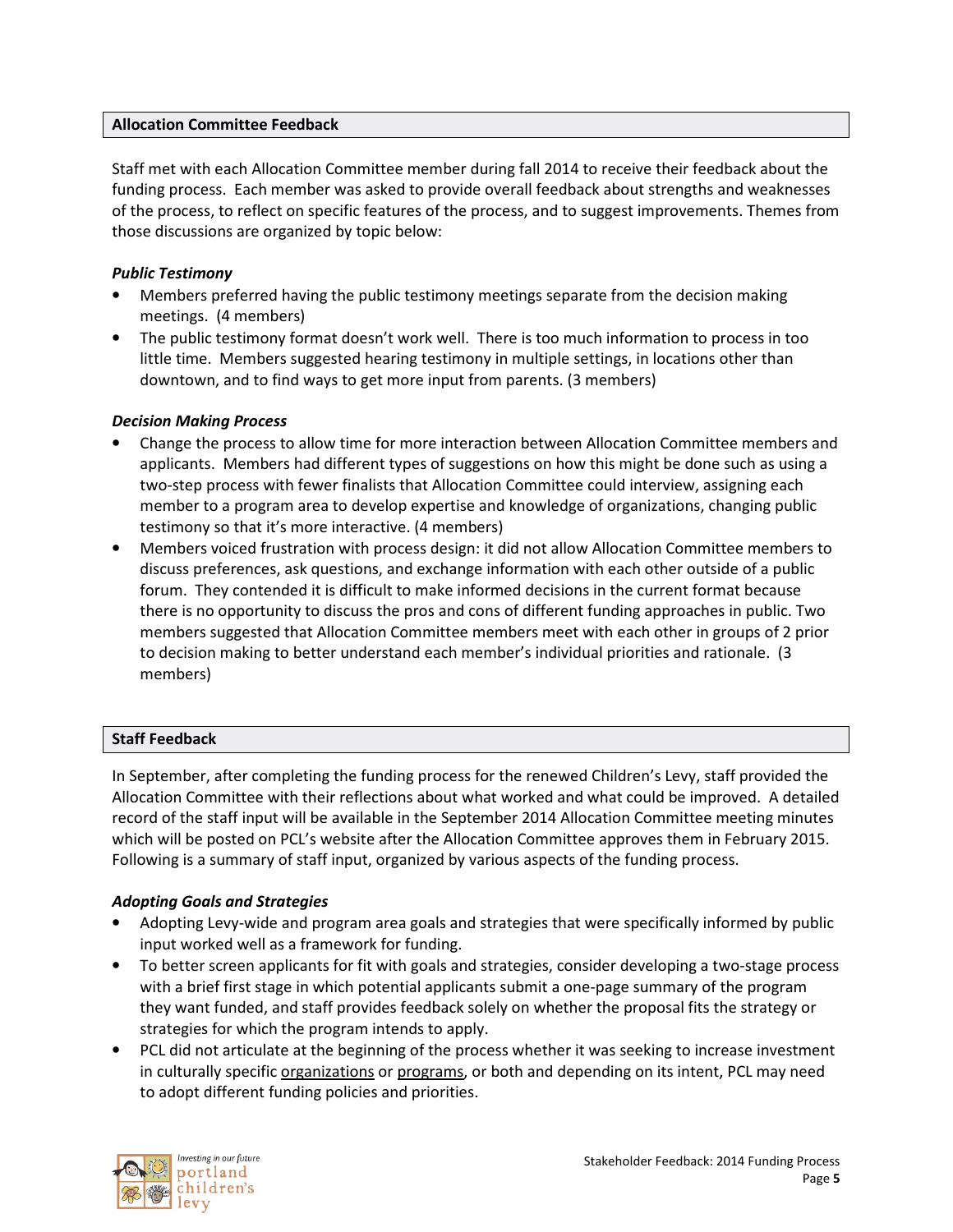# *Funding Process Timeline*

• Staff recommend that the funding process (from public input to funding decisions) be conducted over 1.5 - 2 years instead of the 1 year process used in the past. More time to carry out the public input process, discuss and develop strategies, carry out a two-step process as articulated above, additional time for applicants to respond, and for reviewers to score and discuss applications would all be useful.

# *Request for Investment Application*

- Eligibility Clarification: The text of the RFI should specifically state that in order to be eligible for funding, an organization must have had at least \$150,000 in revenues during the last closed fiscal year.
- Quality of Examples Provided: Staff and reviewers repeatedly found that applicants either did not include examples as requested, or gave examples that were not particularly relevant or responsive to the section. Staff may need to refine the language of the requests, and/or change the scoring rubric to further flesh out this requirement.
- Minimum Points Requirement: The minimum points requirements appears to have worked as intended. 14 applications representing 12% of total applications were eliminated, and all but one of the disqualified applications scored in the bottom quartile of the applications in the program area in which they were competing. It is unlikely that any disqualified applications would have been funded due to the concentration of funding among higher scored applications in each category. However, requiring achievement of minimum points based only on a written application means poorly written applications will be disqualified even if the underlying program is a strong program and would meet PCL requirements for funding. Staff and the Committee may need to revisit this issue to assure the policy does not unfairly penalize some applicants.
- Definition of Cultural Specificity: The issues below emerged for both staff and reviewers in trying to apply the definition of culturally specific organizations/programs when scoring the applications:
	- $\circ$  Determining whether the staff, management and board of applicant organizations were "reflective" of the population served because reflective is not further defined
	- $\circ$  Determining whether organizations/programs that served multiple cultural groups should be deemed culturally specific, and if so, for which groups
	- $\circ$  Difficulty in judging how/whether a cultural community sees an organization/program as culturally specific based only on the written evidence supplied by the applicant
- Other Disadvantaged Communities Not Prioritized: Applicants and reviewers noted that the cultural responsiveness section and the bonus points for cultural specificity were focused primarily on race/ethnicity, and not on other characteristics that have historically disadvantaged people such as disability and sexual orientation. The Levy may want to consider enlarging its definition of cultural specificity to include such groups or to provide other ways to prioritize services for these groups.

#### *Review Process*

- Recruit a smaller number of reviewers.
- Screen reviewers ahead of time.
- Provide more in-depth training and opportunities to practice scoring, and require reviewers to attend any training provided
- Require that reviewers score a greater number of applications.
- Offer a small stipend for participating in the process.

#### *Decision Making Process*

• Splitting the testimony phase and the decision making phase seemed to be a positive change.

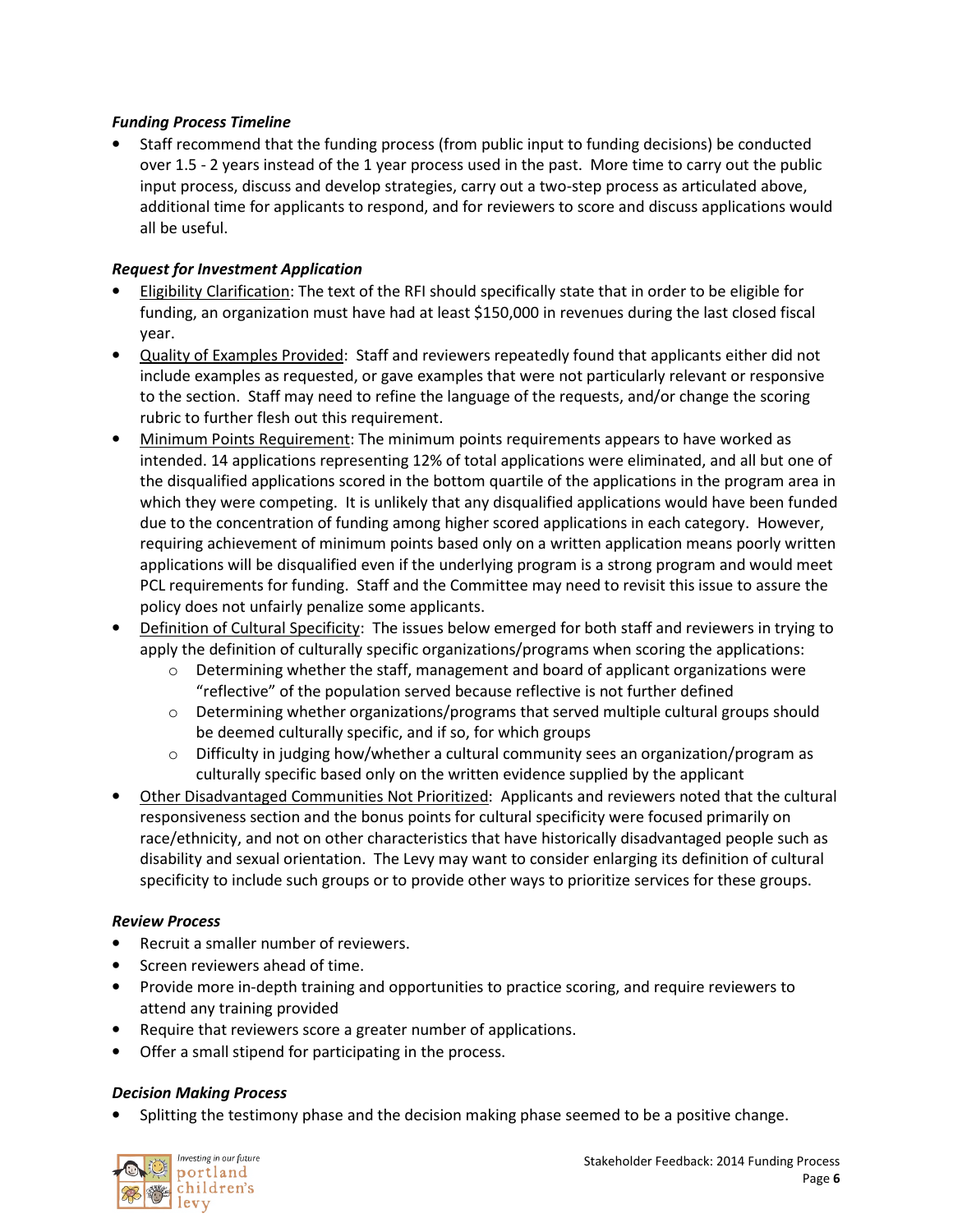# **Reviewers: Summary of Survey Narrative Responses**

Appendix A of Stakeholder Feedback on 2014 Funding Process

## **Introduction and Background**

PCL staff recruited 79 volunteers to review and score funding applications. Immediately after each reviewer panel meeting, reviewers were asked to provide feedback on their experience via a written survey. They were asked to rate their level of agreement with five statements related to the review process: reviewer orientation, instructions, score form, understanding of reviewer role, and number of applications. In addition, reviewers were asked to provide suggestions for improvement in the review process. 42 of 70 respondents (61%) provided a narrative response.

## **Summary of Comments**

PCL staff coded the comments in an effort to identify themes. The following tables, organized by topic area, summarize the comments received.

|             | <b>Positive Feedback (31 comments)</b> |            |              |             |              |             |           |            |  |  |
|-------------|----------------------------------------|------------|--------------|-------------|--------------|-------------|-----------|------------|--|--|
| Happy to be |                                        |            |              |             |              |             | Liked the | Liked pre- |  |  |
| part of     |                                        |            | Well         |             |              | Score       | part      | determin   |  |  |
| process/    |                                        |            | organized,   | Opportunity |              | sheet was   | about     | ed         |  |  |
| appreciated | Excellent                              | Great      | clear        | to discuss  | <b>Staff</b> | clear; easy | key       | meeting    |  |  |
| opportunity | process                                | experience | instructions | was helpful | helpful      | to use      | mgmt      | date       |  |  |
| 10          |                                        |            |              |             |              |             |           |            |  |  |

|                | Scoring (14 comments) |            |                      |              |              |                      |  |  |  |  |
|----------------|-----------------------|------------|----------------------|--------------|--------------|----------------------|--|--|--|--|
| Need a way     |                       | Focus more |                      |              |              |                      |  |  |  |  |
| to get more    | Lots of info          | on project | Shuffle apps so      | <b>Check</b> | <b>Score</b> | Reconsider scoring   |  |  |  |  |
| to quality vs. | to pull               | outcomes & | reviewers don't read | inter-rater  | sheet too    | (weighting) to align |  |  |  |  |
| complete       | together              | viability  | in the same order    | reliability  | detailed     | with RFP questions   |  |  |  |  |
| 5              |                       |            |                      |              |              |                      |  |  |  |  |

| <b>Reviewer Orientation and Training (13 comments)</b> |          |              |              |              |                  |               |  |  |  |
|--------------------------------------------------------|----------|--------------|--------------|--------------|------------------|---------------|--|--|--|
| Provide better<br>Need more<br>For new reviewers:      |          |              |              |              |                  |               |  |  |  |
| More guidance                                          | Add a    | Clarify what | estimate of  | instruction  | Add questions to | <b>Use</b>    |  |  |  |
| regarding                                              | practice | warrants a   | time commit- | about budget | consider when    | microphone at |  |  |  |
| scoring                                                | session  | score of "0" | ment         | section      | reviewing apps   | orientation   |  |  |  |
|                                                        |          |              |              |              |                  |               |  |  |  |

| <b>PCL Expectations of Reviewers (13 comments)</b> |                      |                  |            |                  |            |                |  |  |  |
|----------------------------------------------------|----------------------|------------------|------------|------------------|------------|----------------|--|--|--|
| Took a lot                                         | <b>Ask reviewers</b> | Provide all apps | Meet $1/2$ | 1 week before    | Group      |                |  |  |  |
| more time                                          | to score fewer       | to review at     | way thru   | mtg phone mtg to | discussion | Need more      |  |  |  |
| than                                               | apps (6, 9, 1-2      | once (and in     | to dicsuss | discuss reveiwer | was a bit  | time for group |  |  |  |
| anticipated                                        | fewer)               | hard copy)       | scores     | questions        | confusing  | discussion     |  |  |  |
| 4                                                  | 4                    |                  |            |                  |            |                |  |  |  |

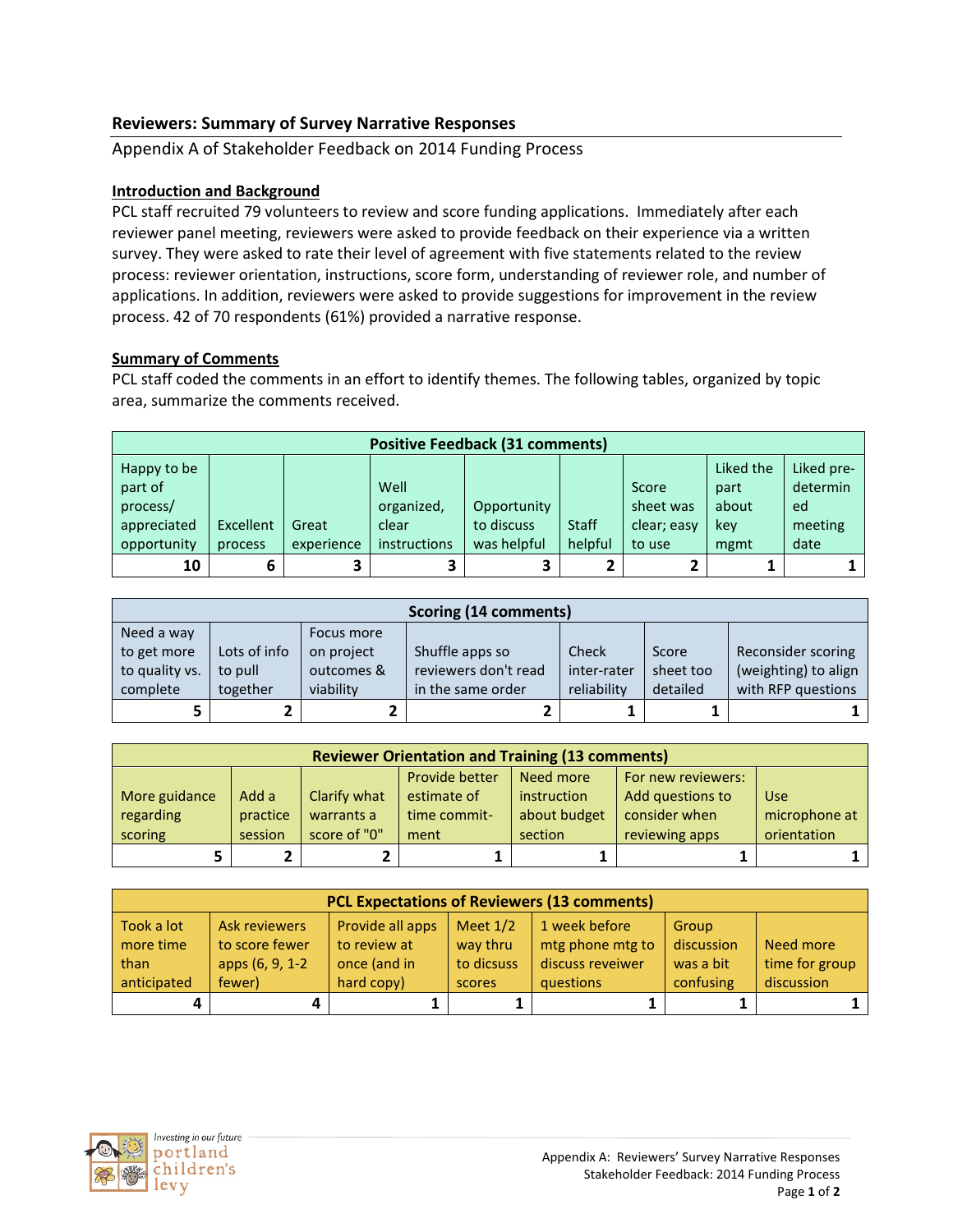| <b>Application (10 comments)</b> |            |            |         |             |              |           |             |            |  |  |
|----------------------------------|------------|------------|---------|-------------|--------------|-----------|-------------|------------|--|--|
| Add                              |            |            |         |             |              |           |             |            |  |  |
| questions                        | Provide    | # sections |         | <b>Need</b> | Streamline   |           | Include all |            |  |  |
| about                            | applicant  | in a way   | Logic   | consis-     | questions on |           | attach-     |            |  |  |
| governance                       | s training | that makes | model   | tency in    | population   | Separate  | ments as    | Disqualify |  |  |
| & board                          | on logic   | it easy to | wasn't  | budget      | background/  | race and  | part of     | if over    |  |  |
| structure                        | models     | find       | helpful | format      | needs        | ethnicity | text        | page limit |  |  |
|                                  |            |            |         |             |              |           |             |            |  |  |

| General/Misc. (6 comments)             |                                                                           |                                              |                                               |                                           |                                           |  |  |  |
|----------------------------------------|---------------------------------------------------------------------------|----------------------------------------------|-----------------------------------------------|-------------------------------------------|-------------------------------------------|--|--|--|
| Needed to do<br>background<br>research | Vet apps for match<br>with strategy - if don't<br>fit shouldn't be scored | Felt "out of my<br>league"<br>reviewing apps | Have parking<br>closer to meeting<br>location | Wasn't able to<br>attend group<br>session | Reframe<br>hunger relief<br>to prevention |  |  |  |
|                                        |                                                                           |                                              |                                               |                                           |                                           |  |  |  |

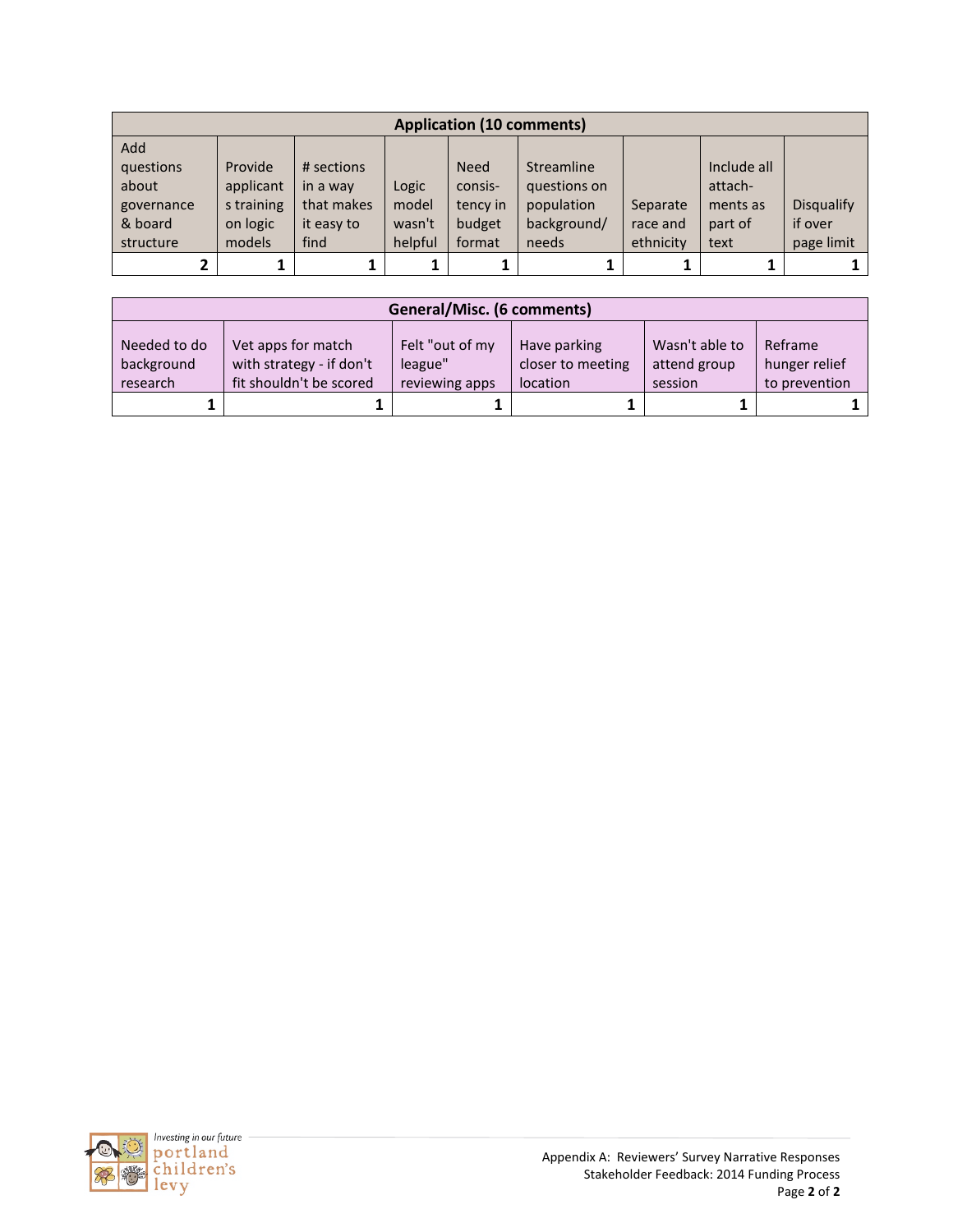# **Applicant/Community Members: Summary of Survey Narrative Responses**

Appendix B to Stakeholder Feedback: 2014 Funding Process

# **Introduction and Background**

PCL staff created at 10-question survey via Survey Monkey to gather feedback from applicants and the community at large, including from participants in last summer's public input on PCL funding priorities. The survey included 7 Likert scale questions and 1 open-ended question for additional comments. 72 people responded to the survey; 97% identified as Applicants in the PCL funding process.

Respondents were asked indicate with which of the six PCL program areas they are familiar, and they were provided the option to indicate all that were applicable.

| <b>Program Area</b>                   | <b>Percent of Respondents Familiar</b> |  |  |
|---------------------------------------|----------------------------------------|--|--|
|                                       | with Program Area                      |  |  |
| Early Childhood                       | 51.4%                                  |  |  |
| Child Abuse Prevention & Intervention | 50.0%                                  |  |  |
| After School                          | 37.5.%                                 |  |  |
| Mentoring                             | 34.7%                                  |  |  |
| <b>Foster Care</b>                    | 30.6%                                  |  |  |
| Hunger Relief                         | 23.6%                                  |  |  |

#### **Summary of Comments**

PCL staff coded the comments in an effort to identify themes. The following tables, organized by topic area, summarize the comments received.

|                                                                 | <b>Decision Making (37 comments)</b>                                      |                                     |                                                                        |                                                                  |                                |                                                       |                                                                                                         |                                                                                                        |  |  |
|-----------------------------------------------------------------|---------------------------------------------------------------------------|-------------------------------------|------------------------------------------------------------------------|------------------------------------------------------------------|--------------------------------|-------------------------------------------------------|---------------------------------------------------------------------------------------------------------|--------------------------------------------------------------------------------------------------------|--|--|
| Inconsist-<br>ent use of<br>criteria,<br>staff rec.<br>& scores | <b>Appears</b><br>decisions<br>were<br>made prior<br>to the AC<br>meeting | <b>Satisfied</b><br>with AC<br>work | <b>Staff</b><br>recommend-<br>ations should<br>be given<br>more weight | <b>Not</b><br>enough<br>weight<br>given to<br>scores/<br>ranking | Too much<br>staff<br>influence | <b>Too</b><br>much<br>weight<br>given<br>to<br>scores | <b>Decisions need</b><br>to be made<br>earlier (too<br>close to the<br>start of the new<br>fiscal year) | More weight<br>should be given to<br>programs with<br>track record of<br>providing quality<br>services |  |  |
| 17                                                              | 6                                                                         | 3                                   |                                                                        | 3                                                                |                                |                                                       |                                                                                                         |                                                                                                        |  |  |

|                                                            | <b>Policy, Criteria &amp; Priorities (16 comments)</b>    |                                                                                            |                                                                            |                                                                             |                                                              |                                          |                                                         |                                                                                                                     |                                                                                                                    |
|------------------------------------------------------------|-----------------------------------------------------------|--------------------------------------------------------------------------------------------|----------------------------------------------------------------------------|-----------------------------------------------------------------------------|--------------------------------------------------------------|------------------------------------------|---------------------------------------------------------|---------------------------------------------------------------------------------------------------------------------|--------------------------------------------------------------------------------------------------------------------|
| <b>Criteria</b><br>overly<br>specific<br>and<br>prescribed | <b>Place</b><br>more<br>emphasis<br>on East<br><b>PDX</b> | <b>Concerns</b><br>about<br>approach<br>οf<br>providing<br>more \$ to<br>fewer<br>programs | <b>Concerns</b><br>about<br>who $\&$<br>how best<br>practice<br>is defined | <b>Hold</b><br>agency<br>to<br>goals,<br>not<br>delivery<br>mechan<br>-isms | <b>Disagree</b><br>with<br>emphasis<br>on East<br><b>PDX</b> | <b>Grants</b><br><b>less</b><br>targeted | <b>Need to</b><br>dedicate<br>\$ for<br>innova-<br>tion | <b>Too much</b><br>emphasis on<br>culturally<br>specific<br>providers vs<br>culturally<br>responsive<br><b>SVCS</b> | <b>Should not</b><br>have added<br><b>Hunger</b><br><b>Relief</b><br>(should have<br>restored<br>previous<br>cuts) |
| 4                                                          |                                                           | ำ                                                                                          | $\mathcal{D}$                                                              |                                                                             |                                                              |                                          |                                                         |                                                                                                                     |                                                                                                                    |

|                 | <b>Overall Process (13 comments)</b> |                    |                    |                |                |                |  |  |  |  |
|-----------------|--------------------------------------|--------------------|--------------------|----------------|----------------|----------------|--|--|--|--|
| <b>Improved</b> | Process needs to include interviews, |                    |                    | <b>Process</b> | <b>Process</b> | <b>Process</b> |  |  |  |  |
| process on the  | site visits & recommendations from   | <b>Complicated</b> | <b>Process was</b> | <b>lacked</b>  | lacked         | not            |  |  |  |  |
| front end       | the community                        | application        | transparent        | transparency   | diversity      | inclusive      |  |  |  |  |
|                 |                                      |                    |                    |                |                |                |  |  |  |  |